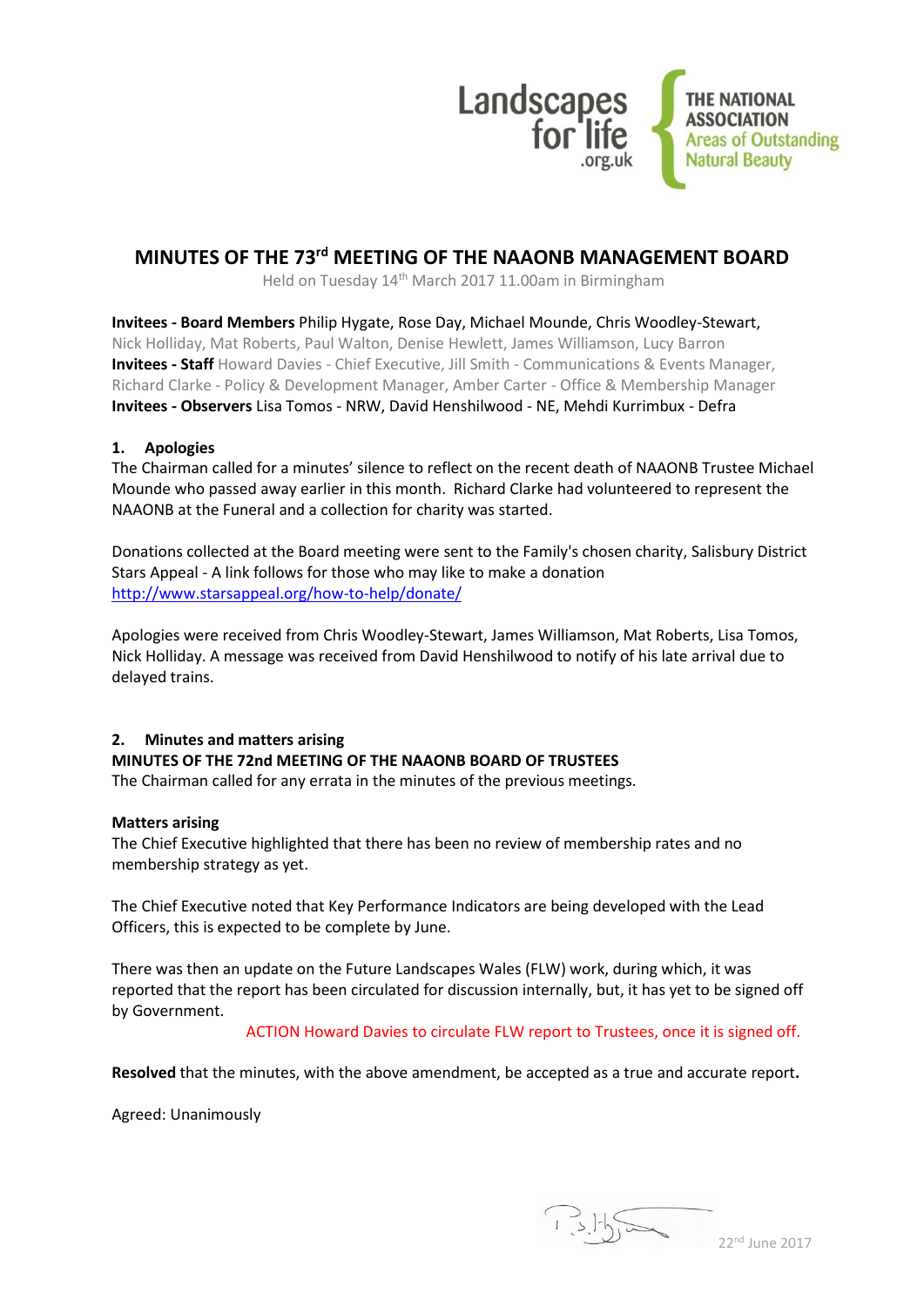#### **MINUTES OF THE NAAONB ANNUAL GENERAL MEETING**

#### **Matters arising**

The Chief Executive highlighted that there will be more on the calculation of reserves covered later in this Board meeting as part of the discussion.

**Resolved** that the minutes be accepted as a true and accurate report**.**

Agreed: Unanimously

#### **MINUTES OF THE NAAONB Extraordinary Board Meeting**

**Resolved** that the minutes be accepted as a true and accurate report**.**

Agreed: Unanimously

#### **3. Co-options and Appointments to the Board**

The Chairman introduced this paper.

**Resolved** that James Williamson be appointed as Honorary Treasurer

Proposed: Rose Day Seconded: Philip Hygate

Agreed: Unanimously

**Resolved** that Lucy Barron be co-opted onto the Board of Trustees

Proposed: Philip Hygate Seconded: Paul Walton

Agreed: Unanimously

There was a brief discussion regarding the recently vacated seat on the Board.

#### **4. Brexit - A NAAONB response**

This paper was introduced by the Chairman, it was highlighted that now is the time to work with National Parks England and Defra to come forward with proposals for ways to apply government's potential investment in farming / future agri-environment schemes.

The Chief Executive then summarised some comments passed on by email by Trustees Nick Holiday and James Williamson.

There was then a discussion regarding the possible ways the National Association could resource work to move forward the NAAONB's response to Brexit, with a focus on the issue of capacity. A suggestion made that the AONB Family be encouraged to match NAAONB input from reserves to increase capacity.

There was a comment that two pilot projects have been suggested, one in a National Park and one in an AONB.

 $1.31\frac{1}{22}$  June 2017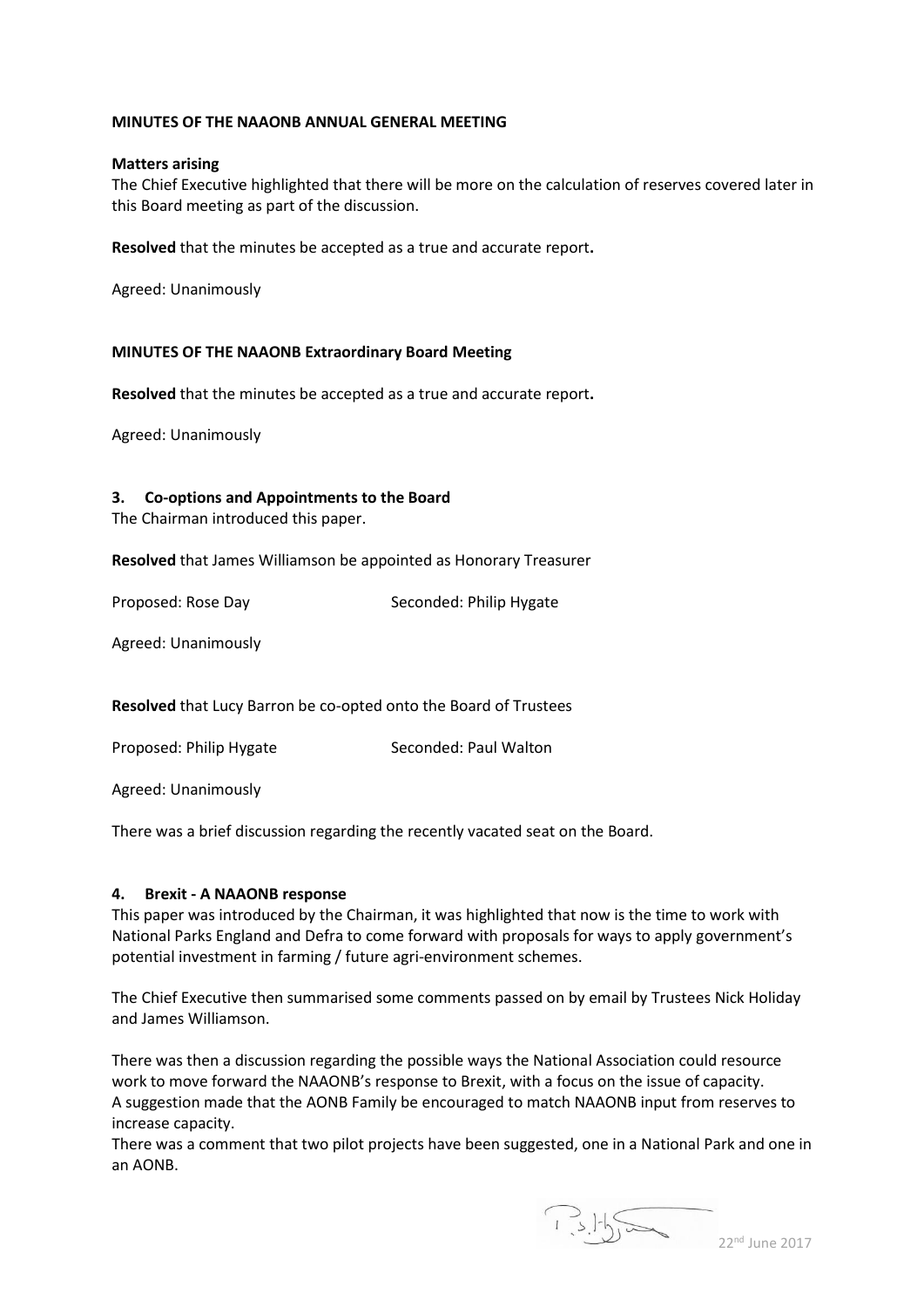There was a query about the possibility of additional capacity as a result of the end of the FLW programme.

The Chief Executive responded that while the recent FLW work has come to a close, discussions are being had around the next phase of this programme, and, capacity outside of the NAAONB core team is being considered.

Lucy Barron queried whether there are other areas of the business plan which could be given a lower priority to make room for this important issue.

The Chief Executive responded that there is some inflexibility regarding the NAAONB funding contracts and membership base when it comes to changing the business plan.

Paul Walton commented that there is need for a common request from the membership.

The Chief Executive responded that a poll taken from the membership at the chairmen's meeting, in November, which provided a set of 4 priorities which will be worked to.

Rose Day suggested the creation of a task and finish group, to discuss the direction of this work, in conjunction with representation from the membership.

Jill Smith highlighted that there is a tool for collecting case studies in place already (as part of the KPI work).

A brief discussion was had as to the possibility of seeking secondment from within the AONB Family or the employment of a contractor to carry out this work. It was concluded that a certain set of skills are needed for this work. The Chief Executive commented that there is a split in aspiration across the AONB Family on this issue which needs to be pulled together sensitively.

Lucy Barron added that there won't be one solution for all situations, this is a discussion to suggest a range of scenarios.

Paul Walton added that the National Parks voice is not a unified one either. It is therefore important that the NAAONB be a clear voice.

Denise Hewlett suggested that Phil Stirling from Dorset County Council could be a possible lead on this.

The Chairman requested that Mehdi report back to Defra that the NAAONB is working on this.

**Resolved** that, along with the £6000 which has been committed from the NAAONB reserves, a task a finish group will be set up to seek the "crowd sourced" funding from the AONB Family for work on a NAAONB response to Brexit.

Proposed: Paul Walton Seconded: Rose Day

Agreed: Unanimously

ACTION Howard Davies to set up a task a finish group to seek this additional funding from the AONB Family for work on the NAAONB response to Brexit. The details, once this is developed, are to be circulated to the Board electronically as timeframe on this is tight.

# **5. Communications Strategy**

This report was introduced by Jill Smith.

Jill Smith responded to a query that as a response to feedback from the AONB Family the key messages need looking at as they need to be snappier. How the messages go out, and to who, is also being looked into. A one page toolkit or calendar is being worked on, which, outlines the NAAONB's role and what the AONB Family's input should be.

The Chief Executive added that the previous communications strategy was very Local Authority based. There is need to be more focused in how the NAAONB communicate, with the AONB Family, to stakeholders, and, to potential funders. He then called for a discussion to agree the direction of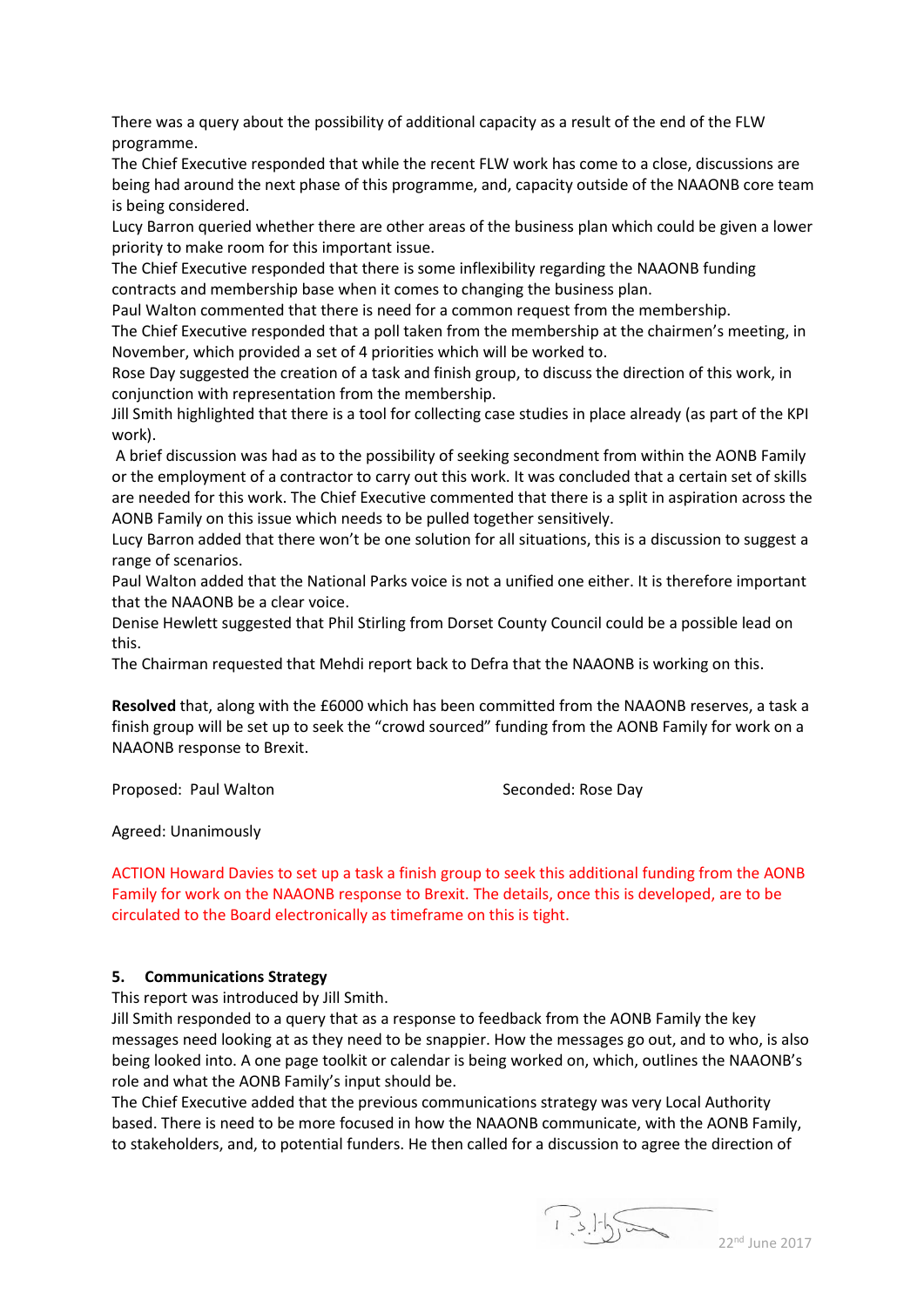travel for this and he highlighted that communications need to be different in Wales, England and N.Ireland.

Denise Hewlett added that there is value to having a common thread to messages as there are many forms of social media to keep up with.

The Chief Executive clarified that the NAAONB is in place to promote the work of the AONB Family, however, is not so good at promoting the work of the NAAONB, so the benefit of the NAAONB can be unclear.

It was commented that there are age gaps to be considered between the different types of social media, and, that it is not just about social media either.

The Chief Executive called for a steer as to how the message is split from the messages of the AONB Family and the messages of the NAAONB.

Paul Walton responded that it is down to the toolkit, which needs to be clear, the communications officer's role needs to be spelt out to the membership. E.g. 50% of NAAONB Communications officer time will be spent on raising the profile of the NAAONB and it is the job of the AONB Partnerships to feed up to NAAONB Communications officer their news - to promote the AONB Family.

Rose Day added that there is a disconnect between AONB partnerships and AONB units, information is not always passed on to the entire unit. Rose Day suggested that there could be a ground swell of information if there were national work reports delivered to Partnerships.

# **Resolved** that quarterly briefings be produced at sent to the chairmen and vice-chairmen. ACTION Jill Smith to write a quarterly briefing paper on NAAONB Board and Staff action for Partnership meetings to be sent to the chairmen and vice-chairmen

The Chief Executive added that input from the Board on the communications strategy is welcomed as an agreed communications strategy needs to be produced by the end of the month. Comments should be sent to Jill Smith on the Trustee area on Basecamp by the  $23^{\text{rd}}$  of March.

ACTION Trustees to send any comments on the communications strategy by 23<sup>rd</sup> of March ACTION Jill Smith produce communications strategy by end of March

David Henshilwood arrived at this point 12.10pm

# **6. Landscapes for Life Conference 2017**

Jill Smith introduced this report.

The Chief Executive summarised Nick Holliday's comments submitted via email.

Lucy Barron proposed a widening out of the criteria for the Landscapes for Life Awards. It was suggested that these should go beyond AONB Staff and Partnership employees as there are a number of individuals who have made significant contributions, and should be able to be recognised. The Chief Executive added that last year there was a discussion around continuing the award at all due to the criteria not being quite right. The Board were generally agreed that the award is a very powerful way to recognize community involvement.

**Resolved** that the criteria to be distributed electronically for Trustee comment

# ACTION Jill Smith to distribute L4L award criteria to Trustees for comment and further liaising with Lucy Barron on the wording.

Denise Hewlett suggested that there could be a variety of categories. The Chief Executive highlighted that there are capacity issues around administering this award. The conference layout has been amended in order that the winners are more meaningfully involved in conference.

**Resolved** that the award be limited to a certificate in future.

Richard Clarke then summarised the developing relationship with Winchester business school. He highlighted his concerns as to the ability to develop their input to Conference in the given timeframe.

22<sup>nd</sup> June 2017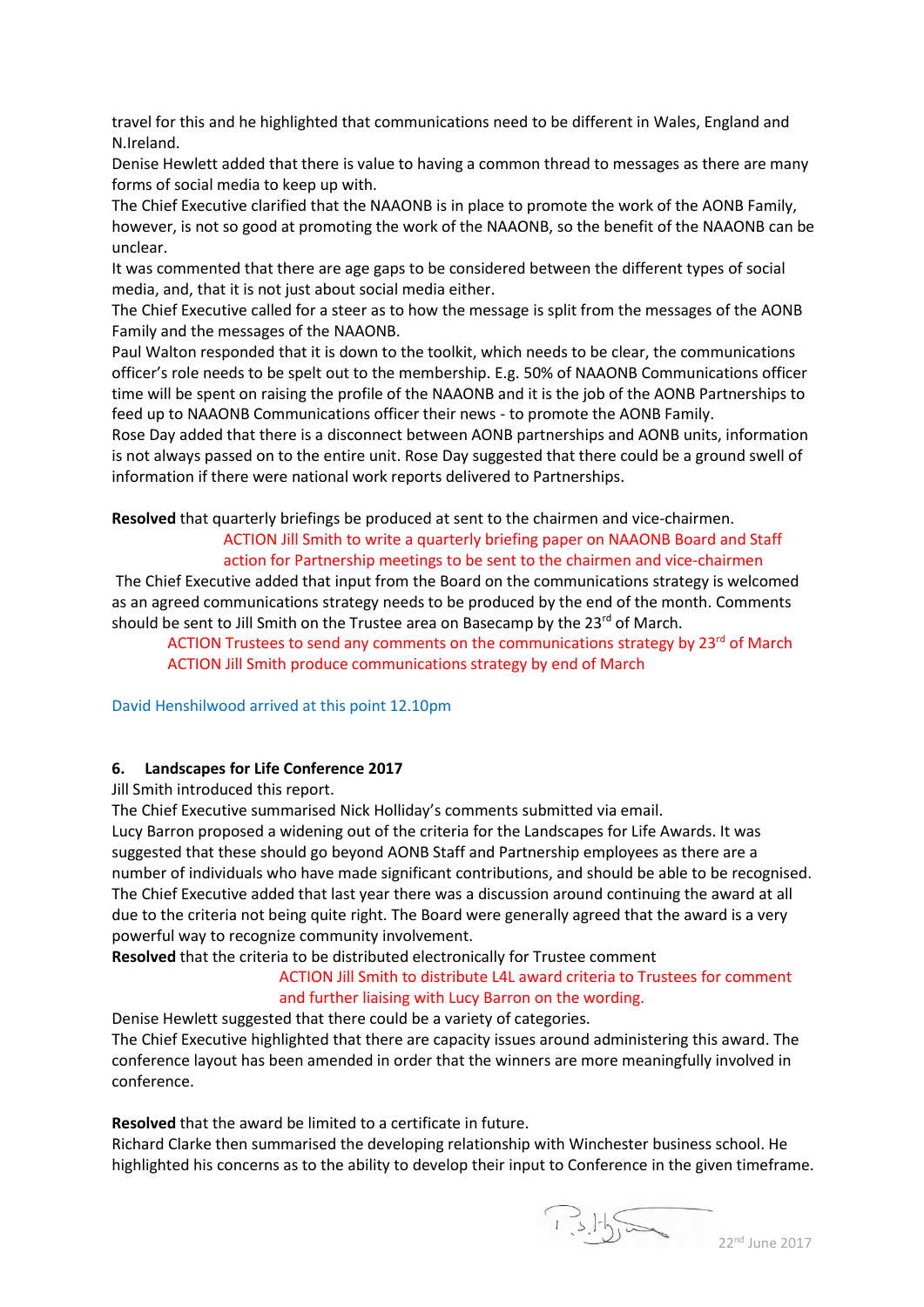Denise Hewlett added that the planned immersive learning sessions sound fantastic, there is work being carried out developing what topics would be valuable as subjects. However, there does need to be information about the attendees of these sessions in order to allow preparation of these sessions. Jill Smith responded that the amount of work going into this is very valuable, there is usually a natural process to the themes of the briefings we have run in the past.

Denise Hewlett requested information on who might be attending, what level of interest they will have in the topics and time to develop this. It was suggested that information be gathered and given to Winchester by May.

**Resolved** that the immersive learning programmes be progressed by going out to the membership to collect information on levels of interest in order that the academics can put the programmes together.

#### ACTION Jill Smith and Richard Clarke to contact the Winchester academics with necessary additional info by May

Lucy Barron added that she is keen to ensure that there be a diverse range of speakers. There was a queried as to the appropriate timing of the minister in the programme.

Jill Smith responded that this is being worked on and he is now expected in the morning of the second day.

Lucy Barron added that there is work needed round the wording of the conference advertising to increase the appeal.

ACTION Jill Smith to work on the wording of Conference advertising with Lucy Barron

# The meeting broke for Lunch at 12.42

# **7. NAAONB Draft Budget 2017/18**

The Chief Executive introduced this report, it was highlighted that James Williamson, the new Honorary Treasurer, has suggested a rolling 4 year budget. There is concern that there is not a clear idea of where funding is going. Membership rates are currently under discussion, which should be reflected in the budget. The Chief Executive requested thoughts on this from the Board. The Chairman suggested that the discussion would be better placed with James Williamson present. The lack of expected income for 2017 Conference was briefly discussed.

**Resolved** that the budget be agreed.

Proposed: Denise Hewlett Seconded: Rose Day

Agreed: Unanimously

#### **8. NAAONB Reserves Policy**

The Chief Executive introduced this report and added that there has been a suggestion from Nick Holiday that the reserves be reduced to a minimum.

The Board discussed this and were generally agreed that this would be too risky, especially considering the effort that has gone into building our reserves.

**Resolved** that the Reserves Policy be agreed.

Proposed: Lucy Barron Seconded: Denise Hewlett

Agreed: Unanimously

22<sup>nd</sup> June 2017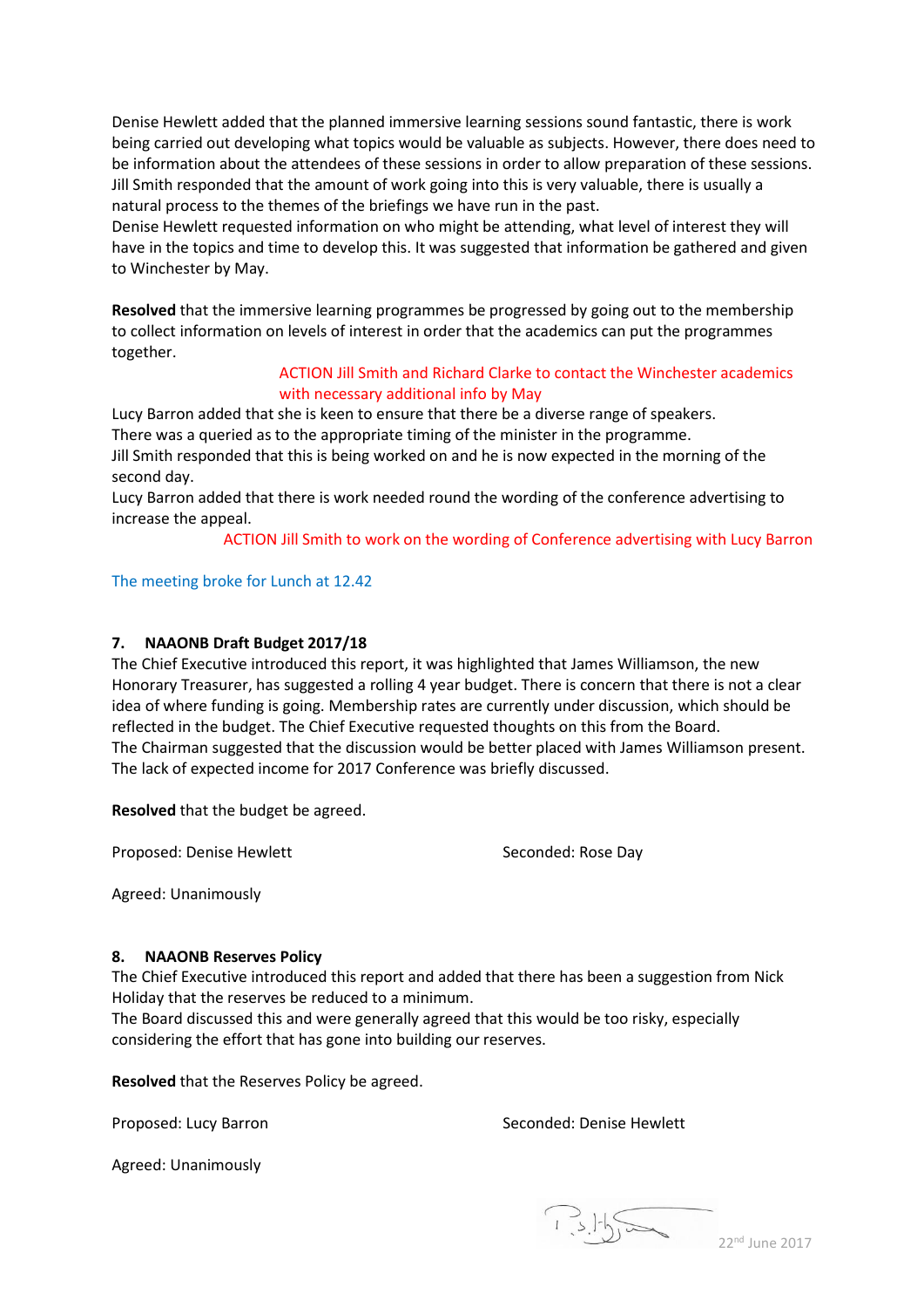#### **9. NAAONB Business Review update**

The Chief Executive verbally updated the Board on this report, he reported that in June last year the Board agreed the case for reform and a timetable was set out, there was then a sub-group meeting in August - notes from this be circulated.

# ACTION Howard Davies to circulate the notes from the NAAONB Business Review sub-group meeting which took place in August

The Chief Executive continued, that the Strategic plan was taken to the AGM and was agreed by the membership, but, the Business plan is coming to the end of it's active life as it feels out of date already. A cross section of AONB Lead Officers have been approached, and, an externally facilitated meeting on the  $31<sup>st</sup>$  of March to discuss the next round of business planning, is planned. Details of the outcomes of this will be circulated. Once progress has been made it will go out to the full AONB Family for testing.

#### ACTION Howard Davies to report outcomes of the facilitated business planning meeting on 31<sup>st</sup> March to Trustees

The Chief Executive added that so much of the work NAAONB is doing falls outside of the business plan which makes reporting difficult.

There was a brief discussion around the invitees to the meeting.

Lucy Barron added that the NAAONB shouldn't be afraid of standing up and leading, in an inclusive way, taking a firm stance on issues believed to be important. The AONB Family are looking for strong leadership and wants this as a development to come out of these discussions.

The Chief Executive responded that for leadership to be effective there needs to be a degree of followship.

#### **10. Strategic Risk**

The Chief Executive introduced this report, he reminded the board that the document is on Basecamp as a live document which can be altered by Trustees. He then summarised the top three risks from the paper.

Agreed progress on the Resourcing Strategy has not yet been made, therefore, there is need to pick this up and continue progress by drawing up a resourcing strategy.

The Chief Executive suggested that Chris Woodley-Stewart still be involved in this as he is successful at drawing down funding for his AONB Partnership. However, Chris Woodley-Stewart had commented via email that he is not able to progress within the next few months.

The Chief Executive highlighted that there are two options, find more to do more or do less. Rose Day commented that this links with the membership strategy.

Lucy Barron commented that there is emphasis on the inflexibility with the current way of working needed. e.g. the model doesn't allow for response to Brexit due to lack of capacity.

The Chief Executive responded that this inflexibility is a real problem. We are operating above capacity, with currently little scope of reducing workload.

The Chairman added that it is not about flexibility of mind, the NAAONB is a very lean team and yet never says no.

There was a comment that achieving consensus across the membership makes the process of business planning very complicated.

Lucy Barron stated that capacity of the team needs to be identified.

The Chairman called for Trustees to volunteer to work on this.

Denise Hewlett commented that this doesn't feel like a Governance responsibility, she suggested finding funds to support a role.

The Chief Executive suggested that there is need for further discussion on the resourcing strategy following the business planning meeting on the  $31<sup>st</sup>$  of March.

The Chairman requested that two directors be tasked with furthering this discussion following the meeting on the 31st.

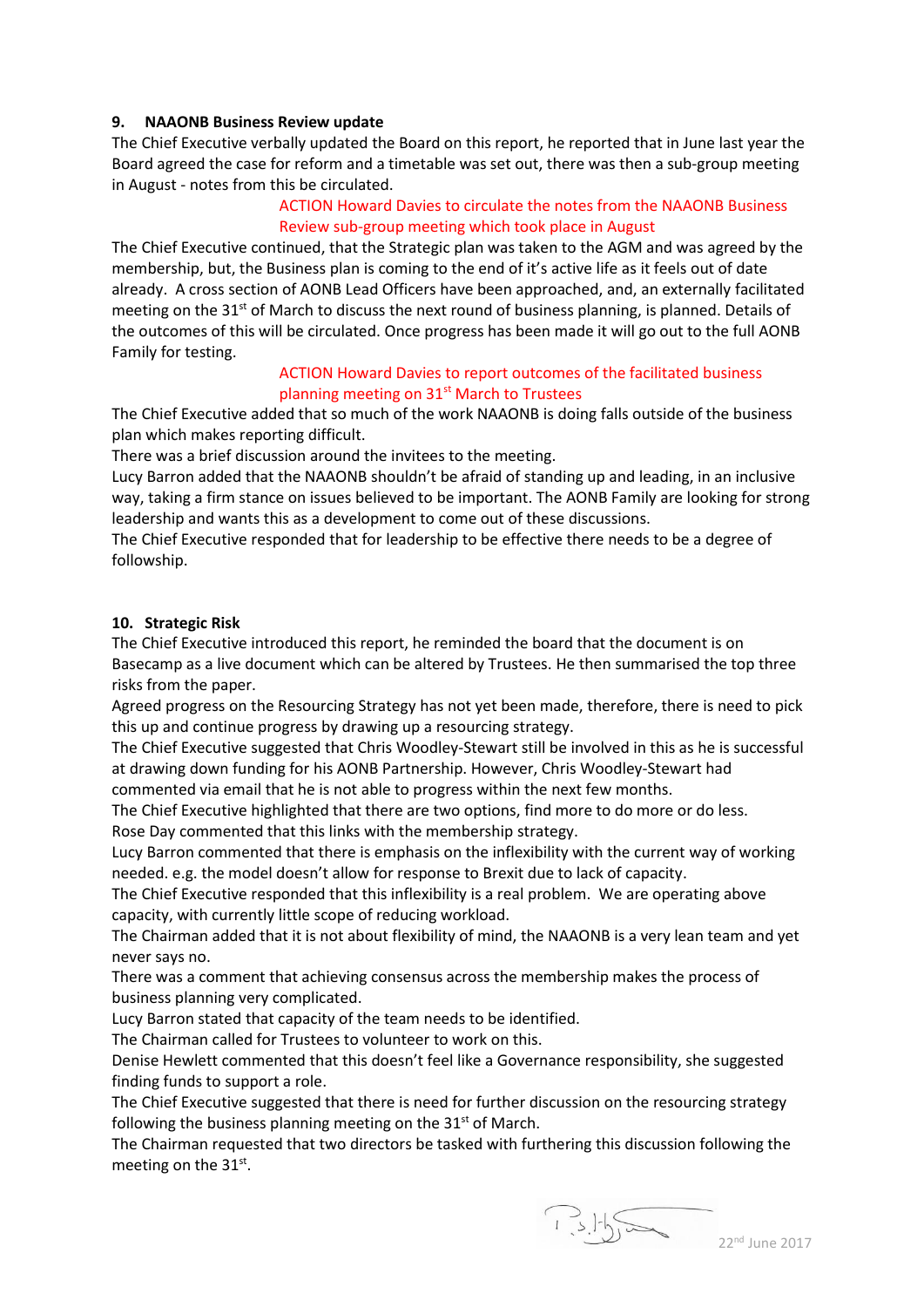It was suggested that Lucy Barron be involved as she has a clear appreciation for the necessity for change, and that Chris Woodley-Stewart also be involved as he will be the link to the Board at the business planning meeting and can report back.

There was then further discussion around the lack of funds and the lack of a clear steer on what the NAAONB should drop in favour of more important or new bodies of work.

**Resolved** that following the meeting on the 31<sup>st</sup> of March to discuss the direction the membership want the charity to go, this will involve a discussion on resourcing. This will be reported to the Board electronically in order that the discussion be continued following this, directors will then be assigned to develop this policy.

#### **11. Management Accounts**

Jill Smith introduced this report, it was highlighted that membership has shown a slight increase. Defra and Natural Resources Wales have not reduced NAAONB income. £6000 has been allocated to contingency, this has resulted in the deficit in the Conference 2016 budget not being felt as badly as it could have been. An additional £7000 is to be drawn into the reserves.

The Chief Executive explained that the 2016/17 budget contained inbuilt contingency which was not drawn upon. This has served to mask falling income in other areas. Conference, for instance, did not secure the income budgeted. Trustees must understand the reasons behind the end of year surplus.

**Resolved** that the Management accounts be agreed

Proposed: Rose Day Seconded: Paul Walton

Agreed: Unanimously

# **12. NAAONB Portfolio & Staff Activity Report**

This report was introduced by Philip Hygate who reported his activity. The Chief Executive and the Chairman had a successful meeting with Lord Gardiner, thanks were given to Mehdi Kurrimbux for his work relating to this. The meeting made clear the importance of change, it focussed on the need to engage proactively on farming interests. At a further meeting with Margaret Paren at National Parks England, there was a practical discussion which lead to the agri-environment proposals, mentioned toward the start of this meeting. If these can be furthered swiftly then there will be more relevance to Government.

The Chief Executive requested feedback on the form of the activity report, the document was designed to make reporting to Defra easy, however, it is now regarded as too hefty and no longer fit for reporting the NAAONB's work.

Paul Walton commented that the summary in annex 1 is good, but, he agreed that the RAG is a beast.

There was a suggestion that a one page summary is necessary. The completed elements should be taken out as they are completed, but a cumulative document be preserved for reporting to funders.

# **13. Defra Report**

This report was delivered verbally by Mehdi Kurrimbux, he reported on the work with Lord Gardener on the aforementioned meeting and a series of regional workshops planned in May to seek input into Defra plan. Defra are already liaising with Howard Davies on this. The registration of two AONB State aid schemes are now in place.

Richard Clarke commented that the state aid work has been appreciated. Mehdi Kurrimbux responded that the report will be delivered soon.

 $22^{nd}$  June 2017